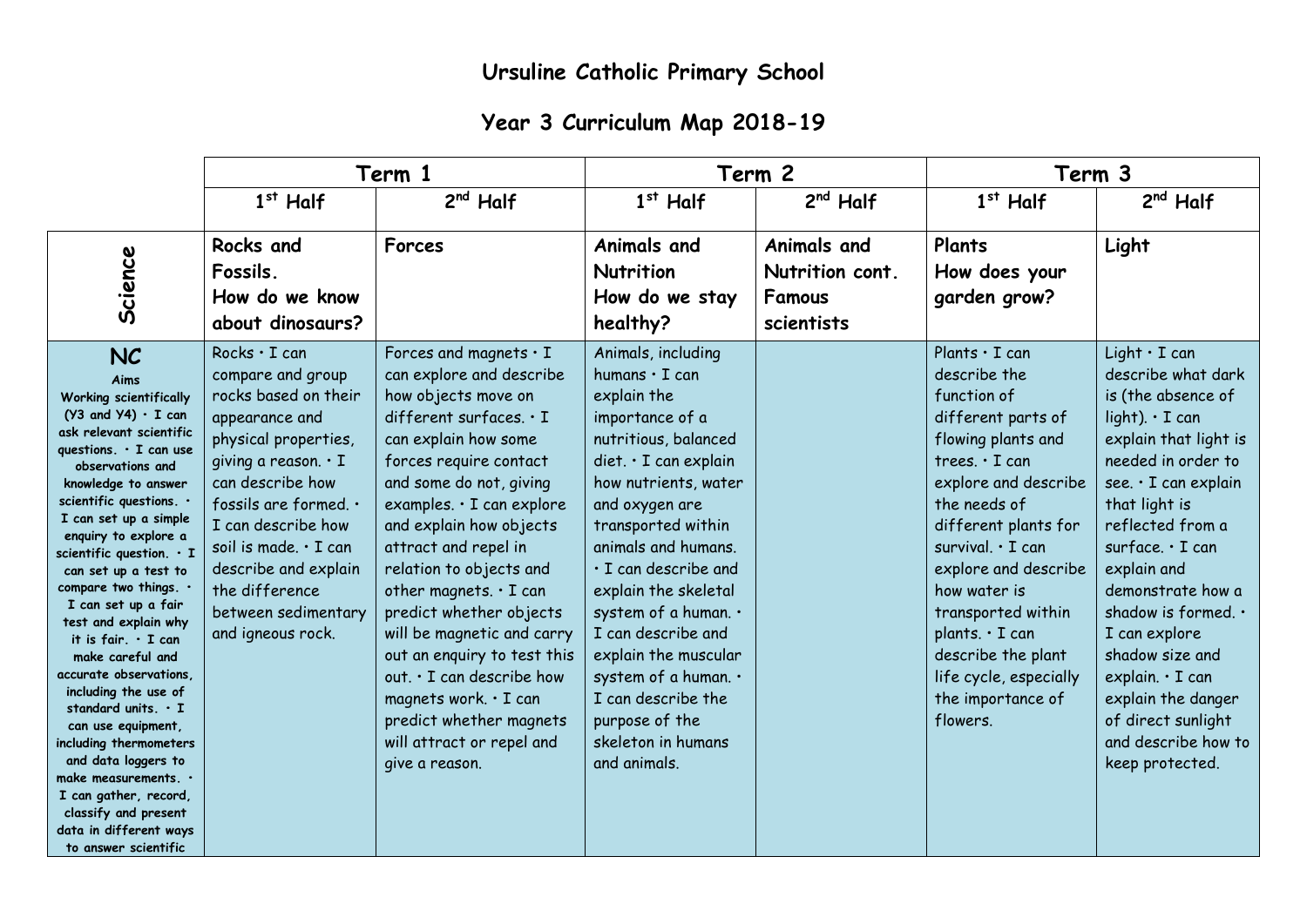| questions. · I can use<br>diagrams, keys, bar<br>charts and tables;<br>using scientific<br>language. · I can use<br>findings to report in<br>different ways,<br>including oral and<br>written explanations,<br>presentation. $\cdot$ I can<br>draw conclusions and<br>suggest improvements.<br>· I an make a<br>prediction with a<br>$reason. \cdot I can$<br>identify differences,<br>similarities and<br>changes related to an<br>enquiry. $\cdot$ The<br>'Working scientifically'<br>statements above are<br>taught across year 3<br>and 4. Some of these<br>statements will be<br>taught in year 4 |                                                                                                                                                                                                                                                                         |                               |                                                                                                                                                                                                                                                         |  |
|--------------------------------------------------------------------------------------------------------------------------------------------------------------------------------------------------------------------------------------------------------------------------------------------------------------------------------------------------------------------------------------------------------------------------------------------------------------------------------------------------------------------------------------------------------------------------------------------------------|-------------------------------------------------------------------------------------------------------------------------------------------------------------------------------------------------------------------------------------------------------------------------|-------------------------------|---------------------------------------------------------------------------------------------------------------------------------------------------------------------------------------------------------------------------------------------------------|--|
| History                                                                                                                                                                                                                                                                                                                                                                                                                                                                                                                                                                                                | <b>Ancient Egypt</b>                                                                                                                                                                                                                                                    | <b>Ancient Egypt</b><br>cont. | Stone Age to<br>Celtic Britain                                                                                                                                                                                                                          |  |
| <b>NC</b><br>Aims                                                                                                                                                                                                                                                                                                                                                                                                                                                                                                                                                                                      | I can describe events<br>from the past using dates<br>when things happened.<br>$\cdot$ I can use my<br>mathematical knowledge<br>to work out how long ago<br>events happened.<br>· I can use research skills<br>to find answers to<br>specific historical<br>questions. |                               | I can describe<br>events from the past<br>using dates when<br>things happened.<br>· I can use a timeline<br>within a specific<br>period of history to<br>set out the order<br>that things may have<br>happened.<br>· I can research in<br>order to find |  |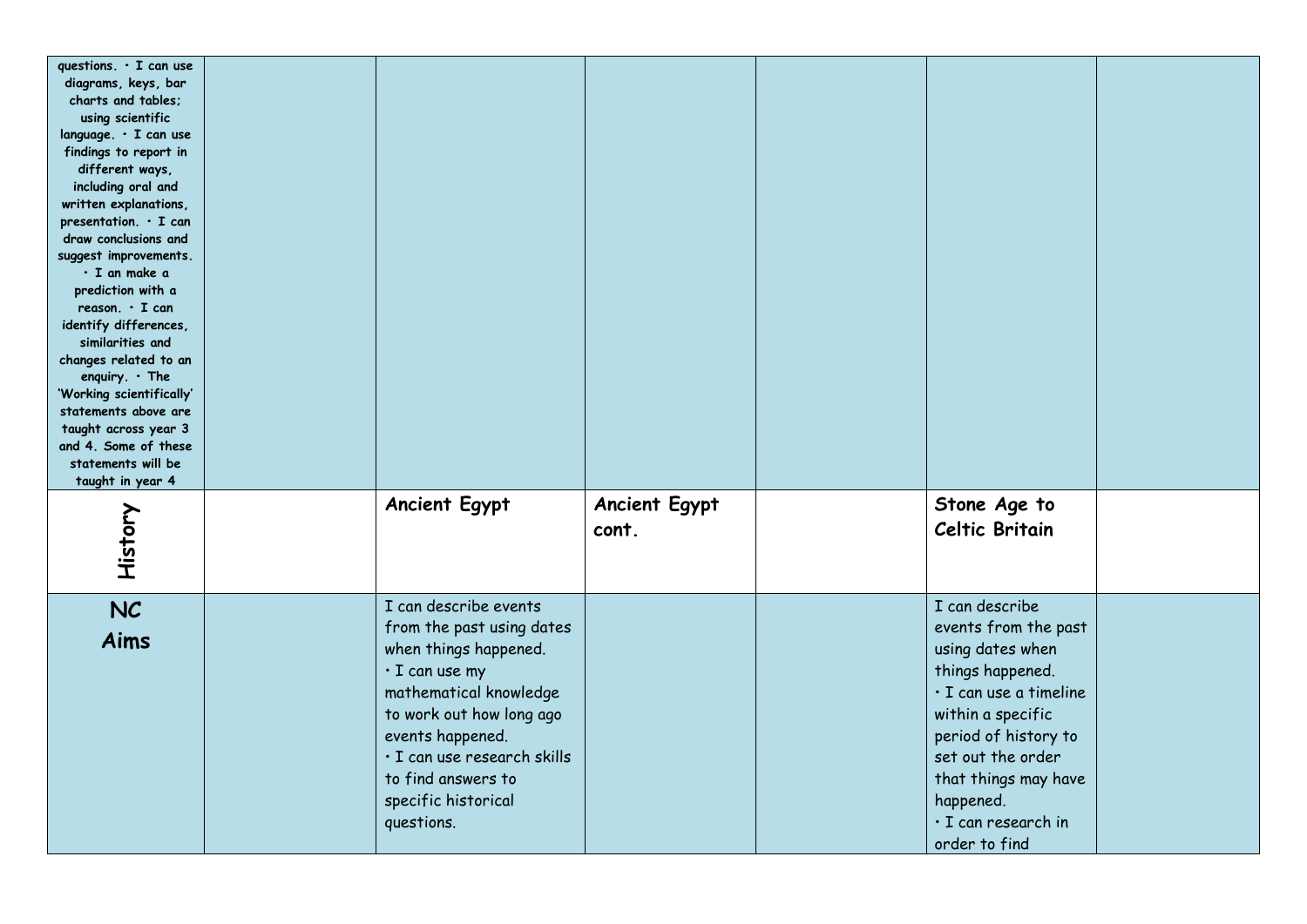|                                                                                                                                                                                                                                                           |                                                                                                                                                                                                                                                                                                                                                                                                                       |  |                                                                                                                                                                                                                                                                                                                       | similarities and<br>differences between<br>two or more periods<br>of history.<br>· I can use research<br>skills to find answers<br>to specific historical<br>questions. |                                                                                                                                                                                                                                                                                    |
|-----------------------------------------------------------------------------------------------------------------------------------------------------------------------------------------------------------------------------------------------------------|-----------------------------------------------------------------------------------------------------------------------------------------------------------------------------------------------------------------------------------------------------------------------------------------------------------------------------------------------------------------------------------------------------------------------|--|-----------------------------------------------------------------------------------------------------------------------------------------------------------------------------------------------------------------------------------------------------------------------------------------------------------------------|-------------------------------------------------------------------------------------------------------------------------------------------------------------------------|------------------------------------------------------------------------------------------------------------------------------------------------------------------------------------------------------------------------------------------------------------------------------------|
|                                                                                                                                                                                                                                                           | The United                                                                                                                                                                                                                                                                                                                                                                                                            |  | Climate zones of                                                                                                                                                                                                                                                                                                      |                                                                                                                                                                         | <b>Settlements</b>                                                                                                                                                                                                                                                                 |
| Geog                                                                                                                                                                                                                                                      | Kingdom.<br>In My Liverpool                                                                                                                                                                                                                                                                                                                                                                                           |  | the World                                                                                                                                                                                                                                                                                                             |                                                                                                                                                                         |                                                                                                                                                                                                                                                                                    |
|                                                                                                                                                                                                                                                           | Home.                                                                                                                                                                                                                                                                                                                                                                                                                 |  |                                                                                                                                                                                                                                                                                                                       |                                                                                                                                                                         |                                                                                                                                                                                                                                                                                    |
| <b>NC</b><br>Aims<br>Use fieldwork to<br>observe, measure,<br>record and present<br>the human and<br>physical features<br>of the local area<br>using a range of<br>methods including<br>sketch maps, plans<br>and graphs, and<br>digital<br>technologies. | Name and locate<br>counties and cities of<br>the UK. Identify<br>human and physical<br>characteristics<br>including, hills,<br>mountains, coasts<br>and rivers.<br>Understand<br>geographical<br>similarities and<br>differences through<br>the study of human<br>and physical region<br>of the UK.<br>Use maps, atlases,<br>globes and<br>digital/computer<br>mapping to locate<br>and describe<br>features studied. |  | Describe and<br>understand key<br>aspects of climate<br>zones, biomes and<br>vegetation belts.<br>Use maps, atlases,<br>globes and<br>digital/computer<br>mapping to locate<br>countries and<br>describe features<br>studied.<br>Use four points of<br>the compass to build<br>their knowledge of<br>the wider world. |                                                                                                                                                                         | Describe and<br>understand key<br>aspects of human<br>geography including<br>types of<br>settlements and<br>land use.<br>Use maps and<br>digital/computer<br>mapping to locate<br>and describe<br>features studied.<br>Use symbols and<br>keys to build<br>knowledge of the<br>UK. |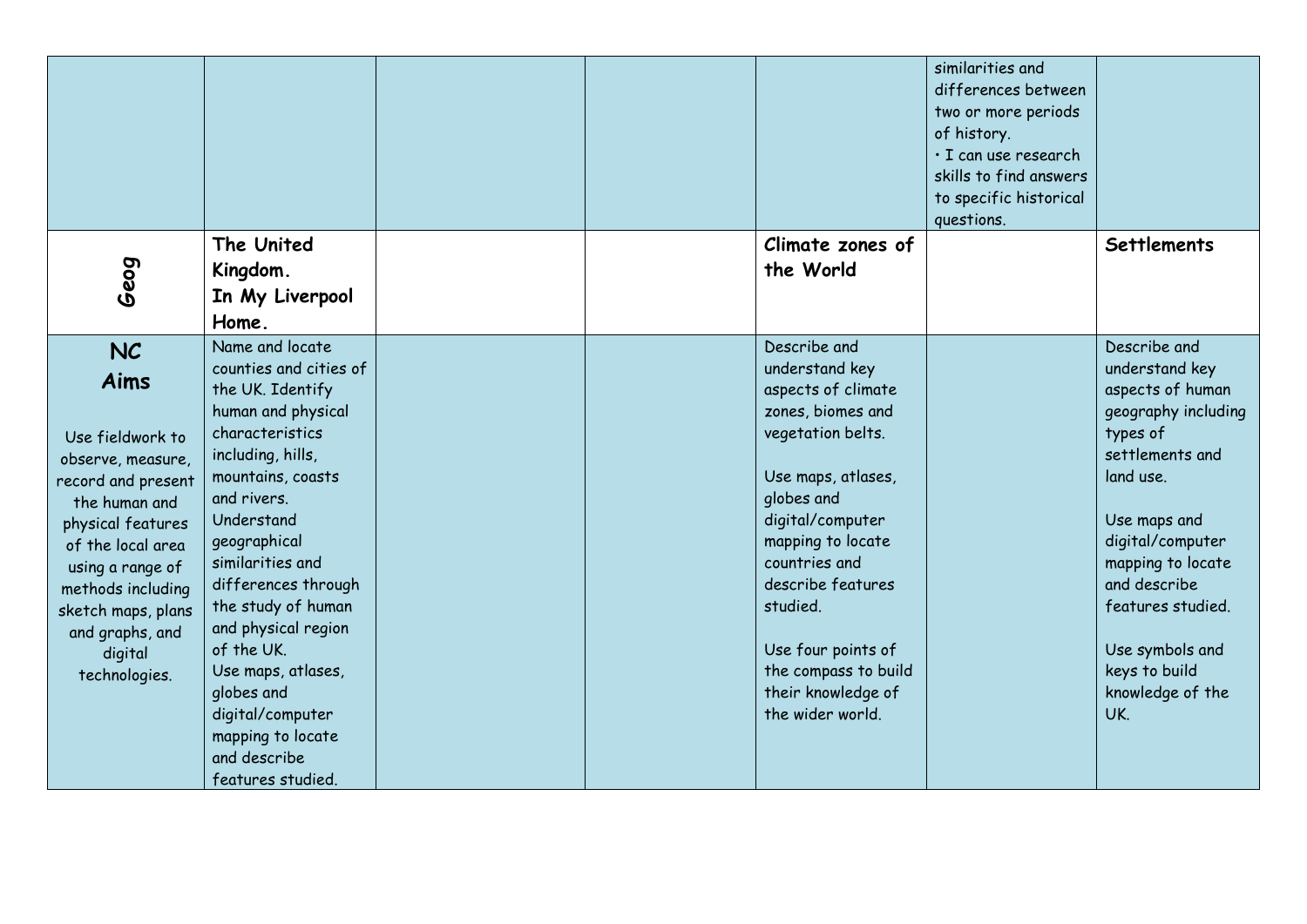| $\mathbf{g}$                                        | Domestic Church<br>Family<br><b>Other Religions</b><br><b>Judaism</b>                                                                                                             | <b>Baptism/Confirmation</b><br>Belonging<br>Advent/Christmas<br>Loving                                                                                                                                        | Local Church-<br>community<br><b>Other Religions</b><br>Islam                                                                                                                     | Eucharist<br>Relating<br>Lent/Easter<br>Giving                                                                                                                               | Pentecost<br>Serving<br><b>Reconcilliation-</b><br>inter-relating                                                                                                  | <b>Reconcilliation-</b><br>inter-relating<br>cont.<br>Universal<br>Church-world                                                                               |
|-----------------------------------------------------|-----------------------------------------------------------------------------------------------------------------------------------------------------------------------------------|---------------------------------------------------------------------------------------------------------------------------------------------------------------------------------------------------------------|-----------------------------------------------------------------------------------------------------------------------------------------------------------------------------------|------------------------------------------------------------------------------------------------------------------------------------------------------------------------------|--------------------------------------------------------------------------------------------------------------------------------------------------------------------|---------------------------------------------------------------------------------------------------------------------------------------------------------------|
| Come and<br>See<br>Liverpool<br>Archdiocese<br>Aims |                                                                                                                                                                                   |                                                                                                                                                                                                               |                                                                                                                                                                                   |                                                                                                                                                                              |                                                                                                                                                                    |                                                                                                                                                               |
| Relationship<br>Education<br>& Sex                  |                                                                                                                                                                                   |                                                                                                                                                                                                               |                                                                                                                                                                                   |                                                                                                                                                                              |                                                                                                                                                                    |                                                                                                                                                               |
| Aims                                                |                                                                                                                                                                                   |                                                                                                                                                                                                               |                                                                                                                                                                                   |                                                                                                                                                                              |                                                                                                                                                                    |                                                                                                                                                               |
| <u>မူ</u>                                           | Outdoor PE<br>Throwing and<br>Catching<br>Swimming/Indoor<br><b>PE</b>                                                                                                            | Outdoor PE<br><b>Football Skills</b><br>Swimming/Indoor PE                                                                                                                                                    | Outdoor PE<br><b>Athletics</b><br>Swimming/Indoor<br><b>PE</b>                                                                                                                    | Outdoor PE<br>Hockey<br>Swimming/Indoor<br><b>PE</b>                                                                                                                         | Outdoor PE<br>Orienteering<br>Swimming/Indoor<br><b>PE</b>                                                                                                         | Outdoor PE<br><b>Athletics</b><br>Swimming/<br><b>Indoor PE</b>                                                                                               |
| <b>NC</b><br>Aims                                   | $Games \cdot I can throw$<br>and catch with<br>control. · I am aware<br>of space and use it<br>to support team-<br>mates and to cause<br>problems for the<br>opposition. · I know | Gymnastics · I can adapt<br>sequences to suit<br>different types of<br>apparatus and criteria. $\cdot$ I<br>can explain how strength<br>and suppleness affect<br>performance. · I can<br>compare and contrast | Athletics . I can run<br>at fast, medium and<br>slow speeds;<br>changing speed and<br>direction. $\cdot$ I can<br>take part in a relay,<br>remembering when<br>to run and what to | Dance $\cdot$ I can<br>improvise freely and<br>translate ideas from<br>a stimulus into<br>movement. $\cdot$ I can<br>share and create<br>phrases with a<br>partner and small | Outdoor and<br>adventurous · I can<br>follow a map in a<br>familiar context. · I<br>can use clues to<br>follow a route. $\cdot$ I<br>can follow a route<br>safely. | Gymnastics . I can<br>adapt sequences to<br>suit different types<br>of apparatus and<br>criteria. · I can<br>explain how<br>strength and<br>suppleness affect |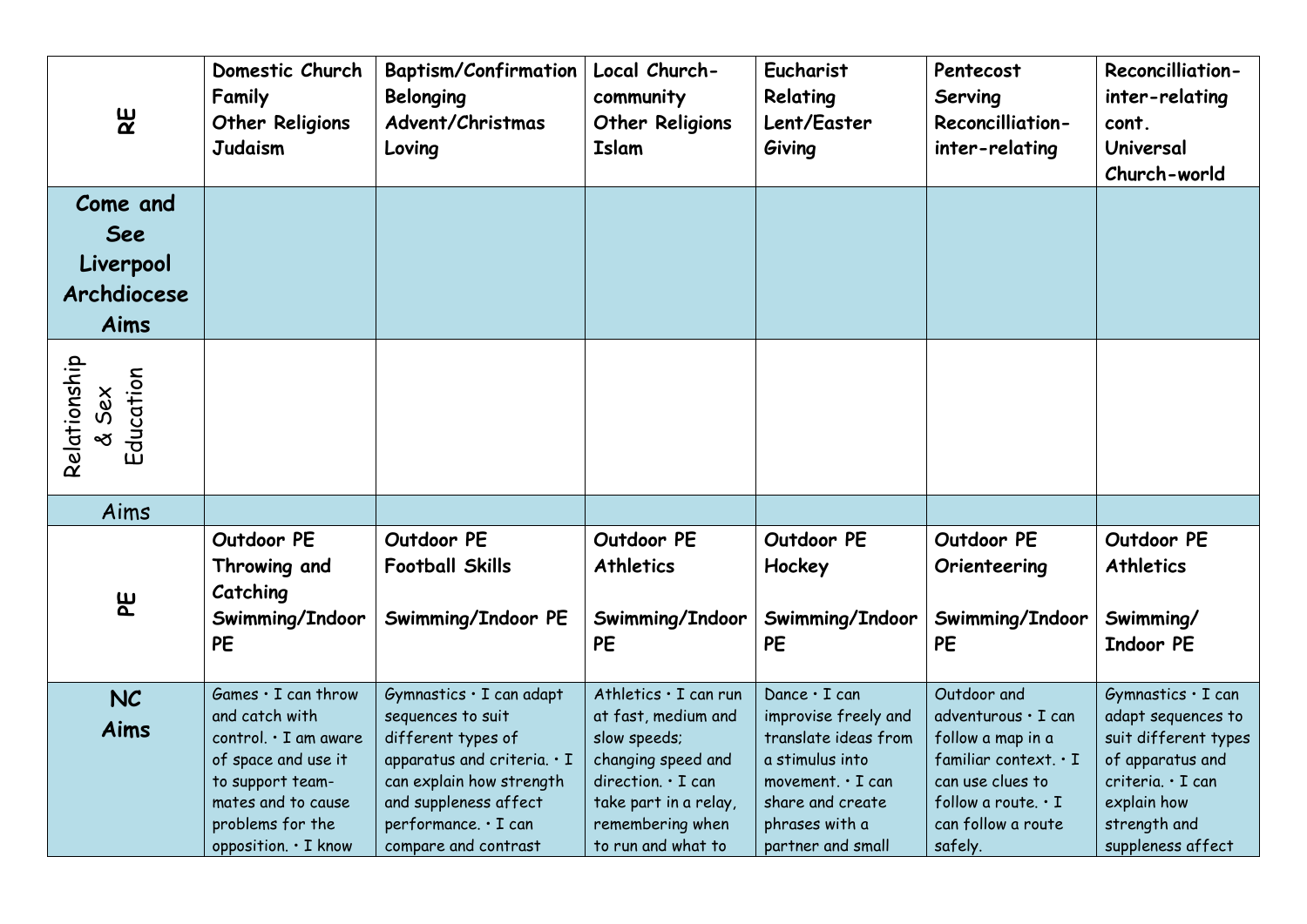|                          | and use rules fairly.                                                                                                                                           | gymnastic sequences.                                                                                                                                                                                          | do.                                                                                                                                                                                                                                                         | group. · I can repeat,<br>remember and<br>perform phrases.                                                                                                                                                                                                                          |                                                                                                                                                                                  | performance. · I<br>can compare and<br>contrast gymnastic<br>sequences. I can<br>use the large<br>apparatus safely.                                                                                                                                                    |
|--------------------------|-----------------------------------------------------------------------------------------------------------------------------------------------------------------|---------------------------------------------------------------------------------------------------------------------------------------------------------------------------------------------------------------|-------------------------------------------------------------------------------------------------------------------------------------------------------------------------------------------------------------------------------------------------------------|-------------------------------------------------------------------------------------------------------------------------------------------------------------------------------------------------------------------------------------------------------------------------------------|----------------------------------------------------------------------------------------------------------------------------------------------------------------------------------|------------------------------------------------------------------------------------------------------------------------------------------------------------------------------------------------------------------------------------------------------------------------|
| <b>Art</b>               | Autumn<br><b>Exploring</b><br>different media.                                                                                                                  |                                                                                                                                                                                                               | European Artist                                                                                                                                                                                                                                             |                                                                                                                                                                                                                                                                                     | Fruit and Veg                                                                                                                                                                    |                                                                                                                                                                                                                                                                        |
| <b>NC</b><br><b>Aims</b> | I can use sketches to<br>produce a final piece<br>of art. . I can use<br>different grades of<br>pencil to shade and<br>to show different<br>tones and textures. |                                                                                                                                                                                                               | I can identify the<br>techniques used by<br>different artists. $\cdot$ I<br>can compare the<br>work of different<br>artists. · I recognise<br>when art is from<br>different cultures. .<br>I recognise when art<br>is from different<br>historical periods. |                                                                                                                                                                                                                                                                                     | I can create a<br>background using a<br>wash. · I can use a<br>range of brushes to<br>create different<br>effects in painting. I<br>can show facial<br>expressions in my<br>art. |                                                                                                                                                                                                                                                                        |
| 5                        |                                                                                                                                                                 | The Great Bread<br>Bake Off.                                                                                                                                                                                  |                                                                                                                                                                                                                                                             | <b>Juggling Balls</b>                                                                                                                                                                                                                                                               |                                                                                                                                                                                  | Let's Go Fly A<br>Kite                                                                                                                                                                                                                                                 |
| <b>NC</b><br><b>Aims</b> |                                                                                                                                                                 | I can describe how food<br>ingredients come<br>together.<br>I can prove that my<br>design meets some set<br>criteria. · I can follow a<br>step-by-step plan,<br>choosing the right<br>equipment and materials |                                                                                                                                                                                                                                                             | I can prove that my<br>design meets some<br>set criteria. · I can<br>follow a step-by-<br>step plan, choosing<br>the right equipment<br>and materials. . I can<br>design a product and<br>make sure that it<br>looks attractive. $\cdot$ I<br>can choose a<br>material for both its |                                                                                                                                                                                  | I can prove that my<br>design meets some<br>set criteria. · I can<br>follow a step-by-<br>step plan, choosing<br>the right equipment<br>and materials. $\cdot$ I<br>can design a<br>product and make<br>sure that it looks<br>attractive. · I can<br>choose a material |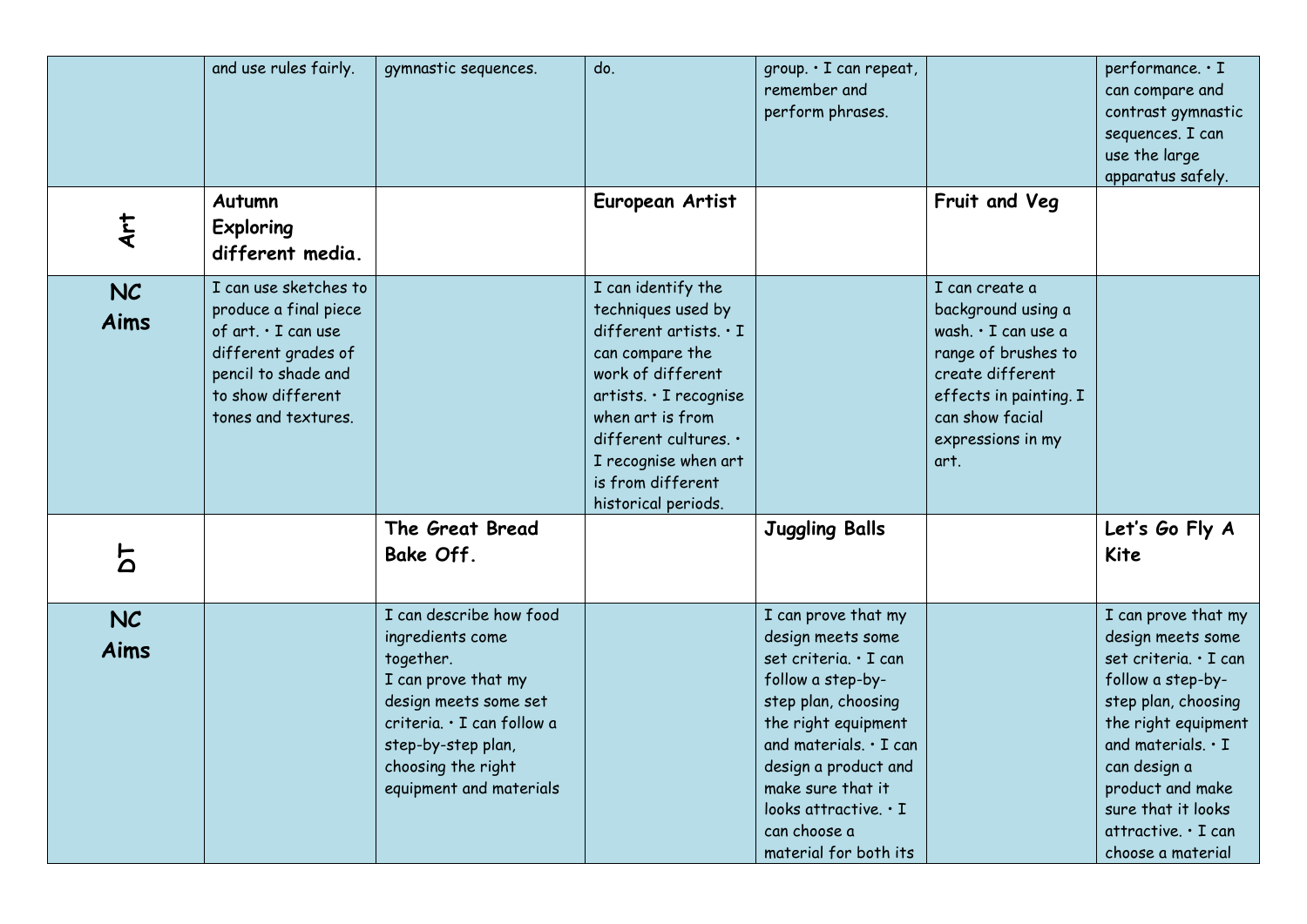|                                                                                                                                                                                                                                                                                                                                                                                                                                                                                                                                                                                                                |                                                                                                                                                       |                                                                                                                                                                   |                                                                                                                                                                                    | suitability and its<br>appearance. · I can<br>select the most<br>appropriate tools<br>and techniques for a<br>given task. |                                                                        | for both its<br>suitability and its<br>appearance. · I can<br>select the most<br>appropriate tools<br>and techniques for<br>a given task. · I can<br>work accurately to<br>measure, make cuts<br>and make holes. |
|----------------------------------------------------------------------------------------------------------------------------------------------------------------------------------------------------------------------------------------------------------------------------------------------------------------------------------------------------------------------------------------------------------------------------------------------------------------------------------------------------------------------------------------------------------------------------------------------------------------|-------------------------------------------------------------------------------------------------------------------------------------------------------|-------------------------------------------------------------------------------------------------------------------------------------------------------------------|------------------------------------------------------------------------------------------------------------------------------------------------------------------------------------|---------------------------------------------------------------------------------------------------------------------------|------------------------------------------------------------------------|------------------------------------------------------------------------------------------------------------------------------------------------------------------------------------------------------------------|
| Music                                                                                                                                                                                                                                                                                                                                                                                                                                                                                                                                                                                                          | Let your spirit<br>fly<br><b>Sing Voices</b><br>songs.<br>Rhythm                                                                                      | Glockenspiel (Stage<br>1)                                                                                                                                         | Three Little<br><b>Birds</b><br><i>(Candlemass</i><br>prep and<br>performance)                                                                                                     | The Dragon<br>Song                                                                                                        | Bringing us<br>together                                                | Review                                                                                                                                                                                                           |
| <b>NC</b><br>Aims<br>I can sing a tune with<br>expression. . I can play<br>clear notes on<br>instruments. • I can use<br>different elements in<br>my composition. $\cdot$ I can<br>create repeated<br>patterns with different<br>instruments. • I can<br>compose melodies and<br>songs. · I can create<br>accompaniments for<br>tunes. · I can combine<br>different sounds to<br>create a specific mood<br>or feeling. • I can use<br>musical words to<br>describe a piece of<br>music and compositions.<br>· I can use musical<br>words to describe what<br>I like and do not like<br>about a piece of music. | I can sing a tune with<br>expression. · I can<br>play clear notes on<br>instruments. $\cdot$ I can<br>use different<br>elements in my<br>composition. | · I can create repeated<br>patterns with different<br>instruments. $\cdot$ I can<br>compose melodies and<br>songs. · I can create<br>accompaniments for<br>tunes. | $\cdot$ I can combine<br>different sounds to<br>create a specific<br>mood or feeling. $\cdot$ I<br>can use musical<br>words to describe a<br>piece of music and<br>compositions. . | I can use musical<br>words to describe<br>what I like and do<br>not like about a<br>piece of music.                       | $\cdot$ I can recognise the<br>work of at least one<br>famous composer | $\cdot$ I can improve my<br>work; explaining<br>how it has been<br>improved.                                                                                                                                     |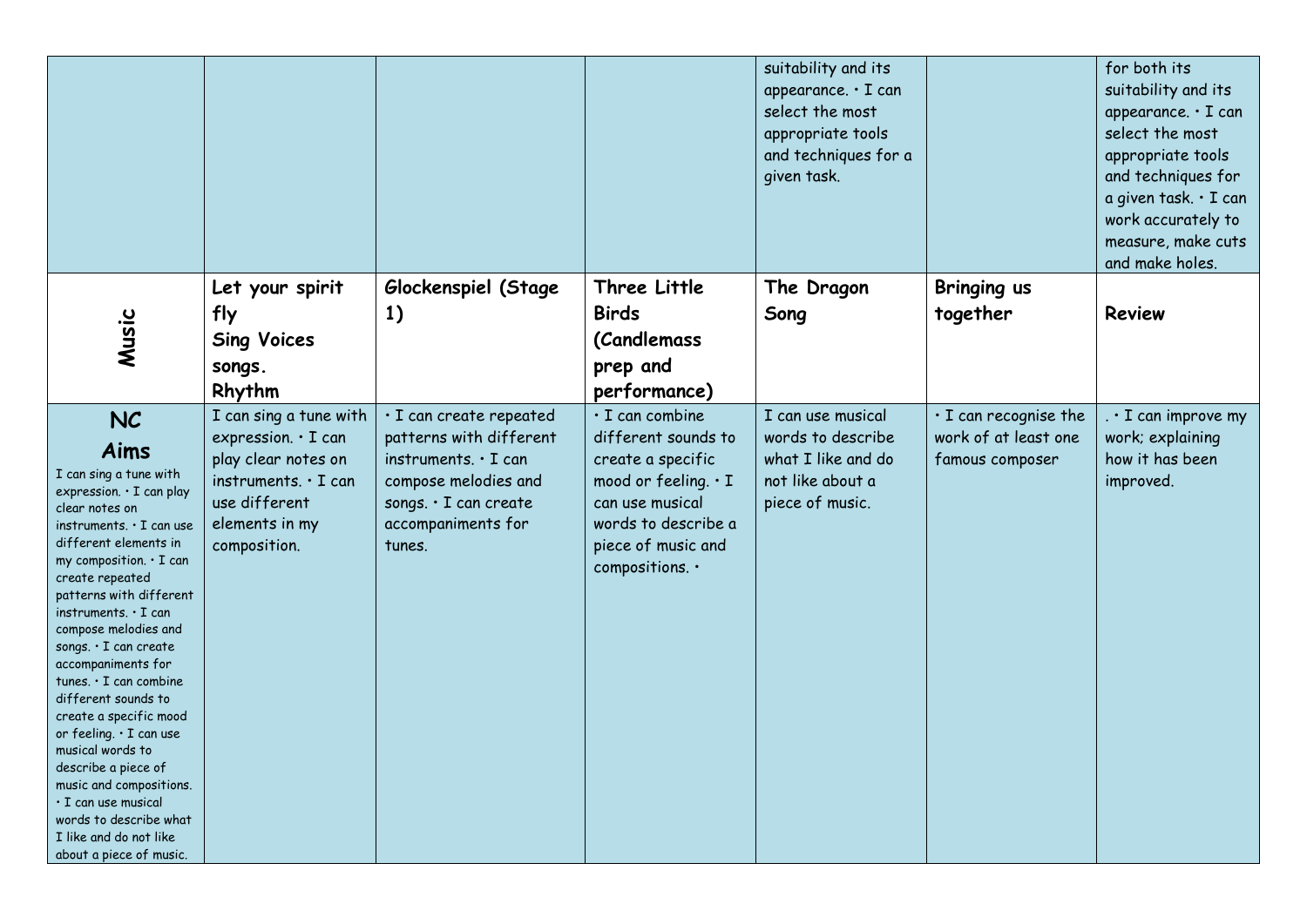| $\cdot$ I can recognise the<br>work of at least one<br>famous composer. $\cdot$ I<br>can improve my work; |                                                                                                                |                                                                                                                                                            |                                                                                                                            |                                                                                                                           |                                                                                                                      |                                                                                                                                              |
|-----------------------------------------------------------------------------------------------------------|----------------------------------------------------------------------------------------------------------------|------------------------------------------------------------------------------------------------------------------------------------------------------------|----------------------------------------------------------------------------------------------------------------------------|---------------------------------------------------------------------------------------------------------------------------|----------------------------------------------------------------------------------------------------------------------|----------------------------------------------------------------------------------------------------------------------------------------------|
| explaining how it has<br>been improved.                                                                   |                                                                                                                |                                                                                                                                                            |                                                                                                                            |                                                                                                                           |                                                                                                                      |                                                                                                                                              |
| Computing                                                                                                 | <b>Internet Safety</b><br><b>Introduce</b><br>Purple mash<br>Coding                                            |                                                                                                                                                            | <b>Internet Safety</b><br>Coding<br>Physical<br>computing                                                                  |                                                                                                                           | <b>Internet Safety</b><br>Coding                                                                                     |                                                                                                                                              |
| <b>NC</b><br><b>Aims</b><br>Algorithms and<br>programming $\cdot$ I                                       | E - Safety<br>· I use technology<br>respectfully and<br>responsibly. . I know<br>different ways I can          | Algorithms and<br>programming $\cdot$ I can<br>design a sequence of<br>instructions, including<br>directional instructions. .<br>I can write programs that | E - Safety<br>Floor robots                                                                                                 | Floor robots<br>Algorithms and<br>programming · I can<br>design a sequence of<br>instructions,                            | E - Safety<br>I use technology<br>respectfully and<br>responsibly. . I know<br>different ways I can                  | Algorithms and<br>programming $\cdot$ I can<br>design a sequence<br>of instructions,<br>including directional<br>instructions. $\cdot$ I can |
| can design a<br>sequence of<br>instructions,<br>including<br>directional                                  | get help if I am<br>concerned.<br>Algorithms and                                                               | accomplish specific goals.<br>· I can work with various<br>forms of input · I can work<br>with various forms of<br>output.                                 | · I use technology<br>respectfully and<br>responsibly. . I know<br>different ways I can<br>get help if I am                | including directional<br>instructions. $\cdot$ I can<br>write programs that<br>accomplish specific<br>goals. · I can work | get help if I am<br>concerned.<br>Algorithms and<br>programming · I can                                              | write programs<br>that accomplish<br>specific goals. $\cdot$ I<br>can work with<br>various forms of                                          |
| instructions. . I<br>can write programs<br>that accomplish<br>specific goals. $\cdot$ I<br>can work with  | programming · I can<br>design a sequence of<br>instructions,<br>including directional<br>instructions. · I can | . Information technology $\cdot$<br>I can use a range of<br>software for similar<br>purposes. · I can collect                                              | concerned.<br>Algorithms and                                                                                               | with various forms<br>of input · I can work<br>with various forms<br>of output.                                           | design a sequence of<br>instructions,<br>including directional<br>instructions. $\cdot$ I can<br>write programs that | input · I can work<br>with various forms<br>of output.<br>. Information                                                                      |
| various forms of<br>input · I can work<br>with various forms<br>of output.<br>$\cdot$ I understand        | write programs that<br>accomplish specific<br>goals. · I can work<br>with various forms of<br>input            | information. · I can design<br>and create content. . I<br>can present information. .<br>I can search for<br>information on the web in                      | programming $\cdot$ I can<br>design a sequence of<br>instructions,<br>including directional<br>instructions. $\cdot$ I can | . Information<br>technology · I can<br>use a range of<br>software for similar<br>purposes. · I can                        | accomplish specific<br>goals. . I can work<br>with various forms<br>of input · I can work<br>with various forms      | technology · I can<br>use a range of<br>software for<br>similar purposes. · I<br>can collect                                                 |
| what computer<br>networks do and<br>how they provide<br>multiple services. .<br>I can discern             | · I understand what<br>computer networks<br>do and how they                                                    | different ways.<br>· I can manipulate and<br>improve digital images.<br>Digital literacy                                                                   | write programs that<br>accomplish specific<br>goals. · I can work<br>with various forms<br>of input · I can work           | collect information. .<br>I can design and<br>create content $\cdot$ I<br>can present<br>information. $\cdot$ I can       | of output.<br>. Information<br>technology · I can<br>use a range of                                                  | information. $\cdot$ I can<br>design and create<br>content. $\cdot$ I can<br>present<br>information. $\cdot$ I can                           |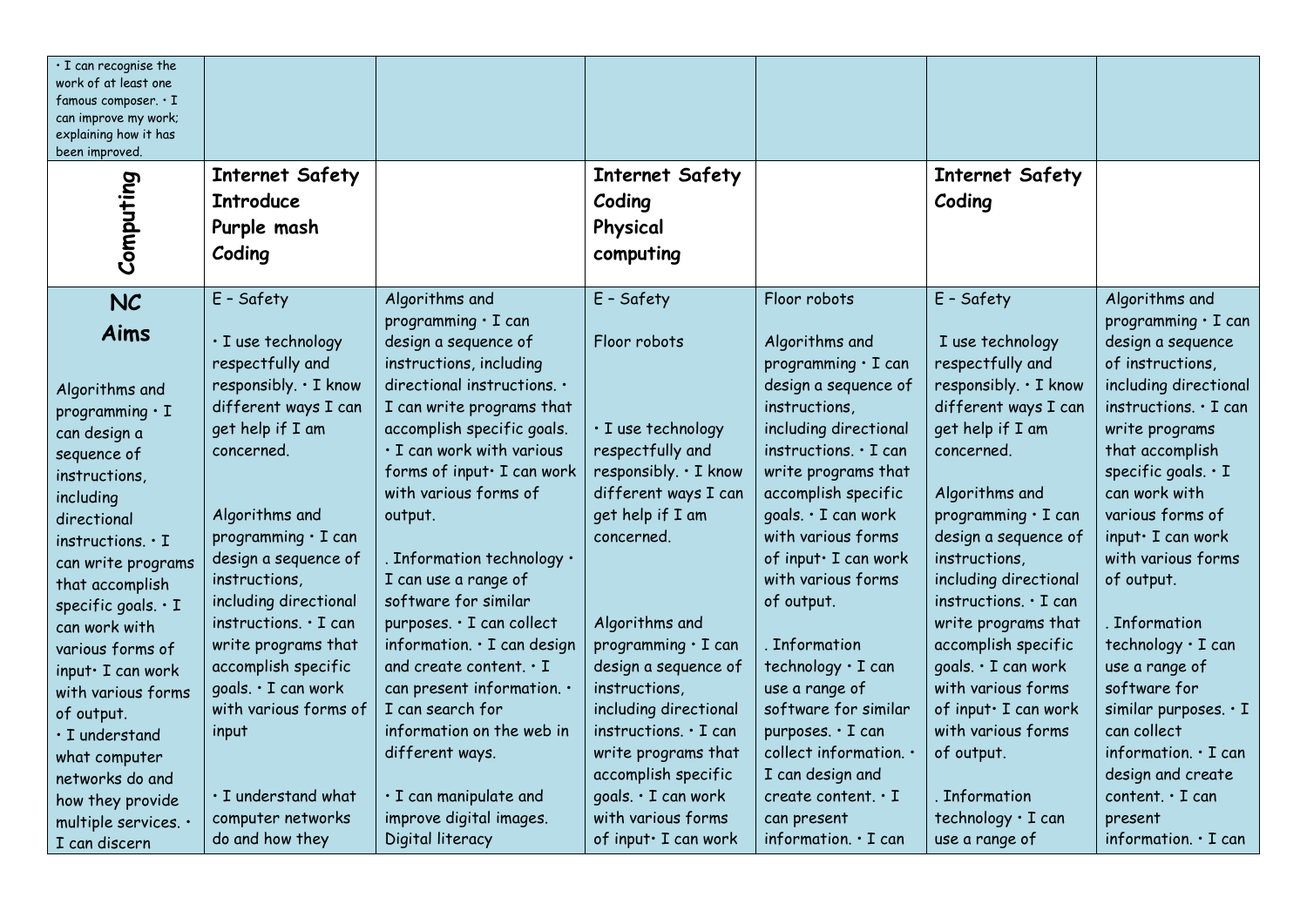| where it is best to<br>use technology and<br>where it adds little<br>or no value. | provide multiple<br>services. $\cdot$ I can<br>discern where it is<br>best to use<br>technology and<br>where it adds little<br>or no value. | · I understand what<br>computer networks do and<br>how they provide multiple<br>services. · I can discern<br>where it is best to use<br>technology and where it<br>adds little or no value. | with various forms<br>of output.<br>. Information<br>technology $\cdot$ I can<br>use a range of<br>software for similar<br>purposes. $\cdot$ I can<br>collect information. .<br>I can design and<br>create content. $\cdot$ I<br>can present<br>information. $\cdot$ I can<br>search for<br>information on the | search for<br>information on the<br>web in different<br>ways.<br>$\cdot$ I can manipulate<br>and improve digital<br>images. Digital<br>literacy | software for similar<br>purposes. $\cdot$ I can<br>collect information. .<br>I can design and<br>create content. $\cdot$ I<br>can present<br>information. $\cdot$ I can<br>search for<br>information on the<br>web in different<br>ways. | search for<br>information on the<br>web in different<br>ways.<br>$\cdot$ I can manipulate<br>and improve digital<br>images. Digital<br>literacy |
|-----------------------------------------------------------------------------------|---------------------------------------------------------------------------------------------------------------------------------------------|---------------------------------------------------------------------------------------------------------------------------------------------------------------------------------------------|----------------------------------------------------------------------------------------------------------------------------------------------------------------------------------------------------------------------------------------------------------------------------------------------------------------|-------------------------------------------------------------------------------------------------------------------------------------------------|------------------------------------------------------------------------------------------------------------------------------------------------------------------------------------------------------------------------------------------|-------------------------------------------------------------------------------------------------------------------------------------------------|
|                                                                                   |                                                                                                                                             |                                                                                                                                                                                             | web in different<br>ways.                                                                                                                                                                                                                                                                                      |                                                                                                                                                 |                                                                                                                                                                                                                                          |                                                                                                                                                 |

## **Year 3 English**

|              | Term 1                                 |              |            | Term 2     |            | Term 3     |
|--------------|----------------------------------------|--------------|------------|------------|------------|------------|
|              | $1st$ Half                             | $2nd$ Half   | $1st$ Half | $2nd$ Half | $1st$ Half | $2nd$ Half |
| Main<br>Text | Jamil's Clever<br>Cat<br>King of Space | Meerkat Mail |            |            |            |            |
| Sub<br>Text  | Fantastic Mr<br>Fox                    |              |            |            |            |            |
| NC links/    | Subordinate                            |              |            |            |            |            |
| Grammar      | clauses, main                          |              |            |            |            |            |